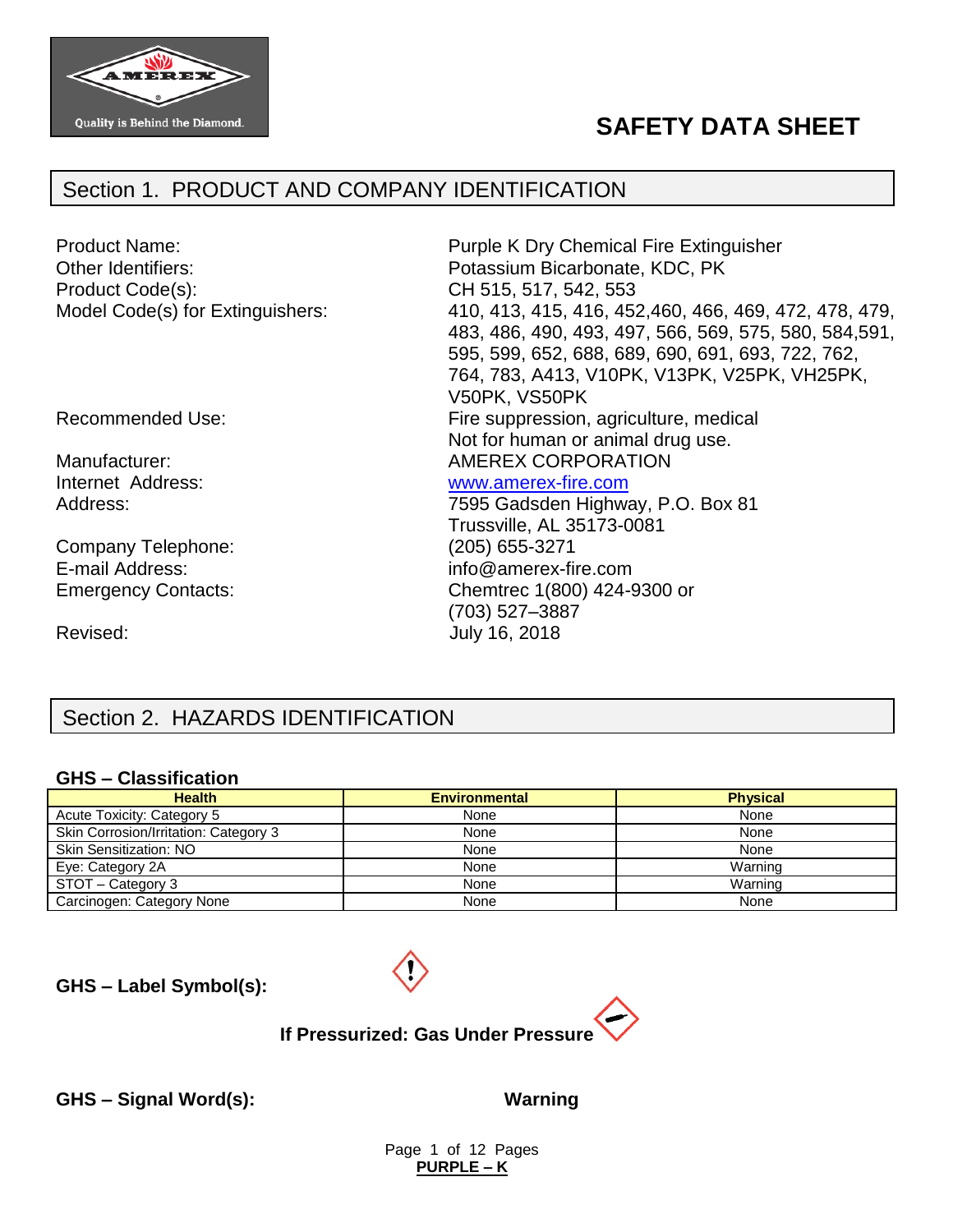**Other Hazards Not Resulting in Classification:** Mica may contain small quantities of quartz (crystalline silica). Prolonged exposure to respirable crystalline silica dust at concentrations exceeding the occupational exposure limits may increase the risk of developing a disabling lung disease known as silicosis. IARC found limited evidence for pulmonary carcinogenicity of crystalline silica in humans. In the case of normal use of this product, exposure to silica should be nil.

The attapulgite clay used in this product has a fiber length of less than 5um; therefore, the clay is not considered to be carcinogenic to animals or humans.

| <b>GHS Hazard</b>     | <b>GHS Codes(s)</b> | <b>Code Phrase(s)</b>                                                                  |  |
|-----------------------|---------------------|----------------------------------------------------------------------------------------|--|
| <b>Physical</b>       | H <sub>229</sub>    | *- Contents under pressure; may explode if heated.                                     |  |
| <b>Health</b>         | H316                | Causes mild skin irritation.                                                           |  |
|                       | 319                 | Causes serious eye irritation.                                                         |  |
|                       | 335                 | May cause respiratory irritation.                                                      |  |
| <b>Environmental</b>  | None                |                                                                                        |  |
| <b>Precautionary:</b> |                     |                                                                                        |  |
| General               | P101                | If medical advice is needed, have product container or label at hand.                  |  |
| Prevention            | P251                | Do not pierce or burn, even after use.                                                 |  |
|                       | 261                 | Avoid breathing dust/fumes/gas/mist/vapours/spray.                                     |  |
|                       | 264                 | Wash exposed skin thoroughly after handling.                                           |  |
|                       | 270                 | Do not eat, drink or smoke when using this product.                                    |  |
|                       | 280                 | Wear protective gloves/protective clothing/eye protection/face protection.             |  |
| Response              | P312                | Call a doctor if you feel unwell.                                                      |  |
|                       | 321                 | Specific treatment (see Section 4. First Aid Measures).                                |  |
|                       | $302 + 352$         | IF ON SKIN: Wash with plenty of water.                                                 |  |
|                       | $304 + 340$         | IF INHALED: Remove person to fresh air and keep comfortable for breathing.             |  |
|                       | 305+351+338         | IF IN EYES: Rinse cautiously with water for several minutes. Remove contact lenses if  |  |
|                       |                     | present and easy to do – continue rinsing.                                             |  |
|                       | $332 + 313$         | If skin irritation occurs: Get medical advice/attention.                               |  |
|                       | $342 + 311$         | If experiencing respiratory symptoms: Call a doctor.                                   |  |
|                       | $337 + 313$         | If eye irritation persists get medical advice/attention.                               |  |
| Storage               | P410+403            | *- Protect from sunlight. Store in well-ventilated place.                              |  |
| Disposal              | P <sub>501</sub>    | Dispose of contents through a licensed disposal company. Contaminated container should |  |
|                       |                     | be disposed of as unused product.                                                      |  |

#### **GHS – Hazard Phrases**

\*- If under pressure

# Section 3. COMPOSITION/INFORMATION ON INGREDIENTS

| <b>Chemical Name</b>                       | EC No.    | <b>REACH Reg. No.</b> | CAS-No.    | Weight % |
|--------------------------------------------|-----------|-----------------------|------------|----------|
| Potassium Bicarbonate                      | 206-059-0 | 01-2119532640-48-0002 | 298-14-6   | >90      |
| (potassium hydrogen carbonate)-may contain |           |                       |            |          |
| minor calcium carbonate                    |           |                       |            |          |
| Attapulgite clay                           | 601-805-5 | Not Available         | 12174-11-7 | >4       |
| Mica-                                      | ΝA        | Not Available         | 12001-26-2 | >2       |
| potassium aluminum silicate                |           |                       |            |          |
| Silicone oil                               | <b>NA</b> | Not Available         | 63148-57-2 | < 0.5    |
| methyl hydrogen polysiloxane               |           |                       |            |          |
| Violet 23 pigment oxazine dye              | 228-767-9 | Not Available         | 6358-30-1  | < 0.2    |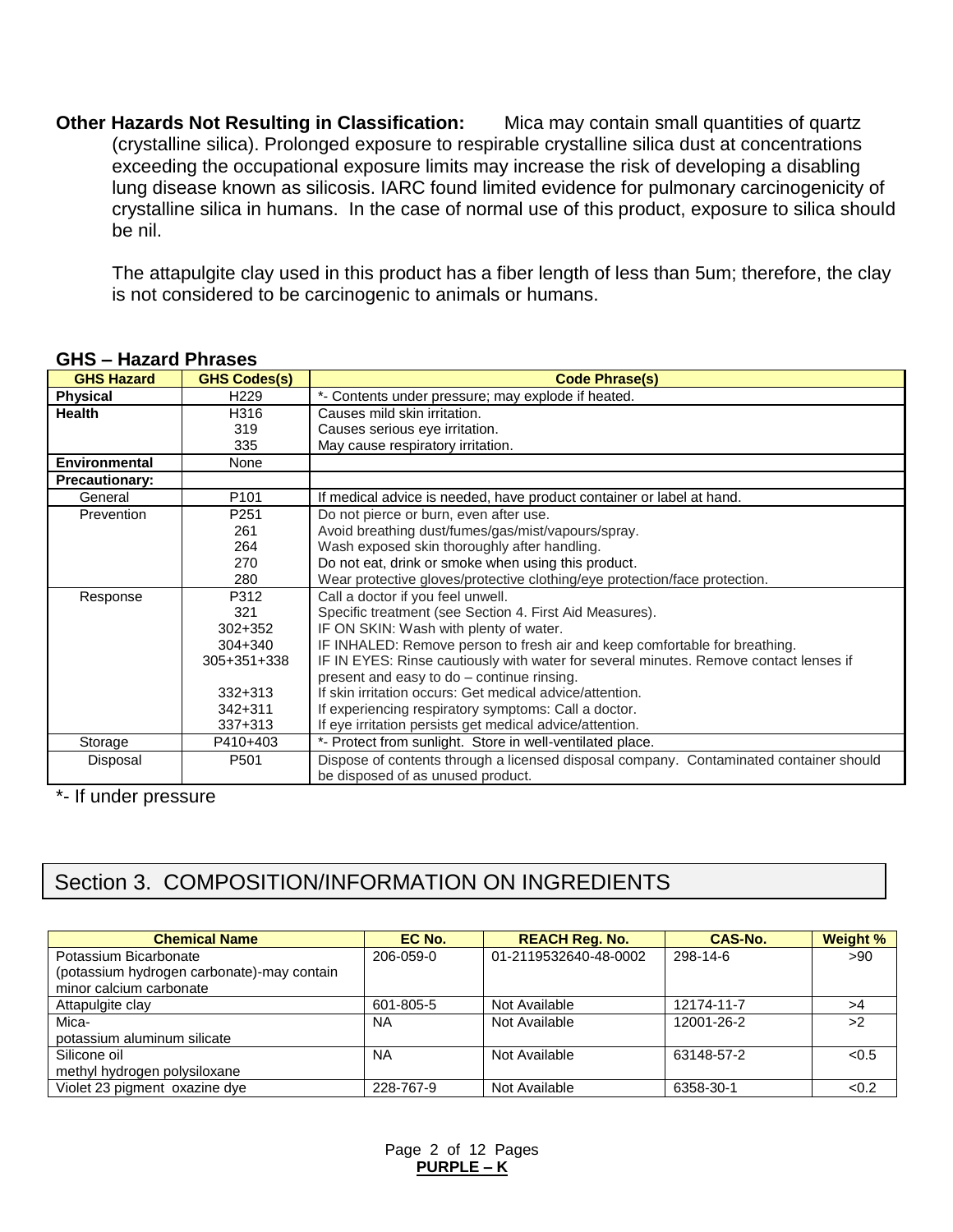Adverse health effects and symptoms: A mild irritant to the respiratory system, eyes, and skin. Symptoms may include coughing, shortness of breath, and irritation of the lungs, eyes, and skin. Ingestion, although unlikely, may cause gastric distress.

# Section 4. FIRST AID MEASURES

| Eye Exposure:               | Causes irritation. Irrigate eyes with water and repeat<br>until pain free. Seek medical attention if irritation<br>continues, or if vision changes occur.                                                                                                                                                                                                                                                                                                                                                                                                  |
|-----------------------------|------------------------------------------------------------------------------------------------------------------------------------------------------------------------------------------------------------------------------------------------------------------------------------------------------------------------------------------------------------------------------------------------------------------------------------------------------------------------------------------------------------------------------------------------------------|
| <b>Skin Exposure:</b>       | May cause skin irritation. In case of contact, wash<br>with plenty of soap and water. Seek medical attention<br>if irritation persists.                                                                                                                                                                                                                                                                                                                                                                                                                    |
| Inhalation:                 | May cause irritation, along with coughing. If<br>respiratory irritation or distress occurs remove victim<br>to fresh air. Seek medical attention if irritation<br>persists.                                                                                                                                                                                                                                                                                                                                                                                |
| Ingestion:                  | Overdose symptoms may include numbness or<br>tingling in hands or feet, uneven heart rate, paralysis,<br>feeling faint, chest pain or heavy feeling, pain<br>spreading to the arm or shoulder, nausea, sweating,<br>general ill feeling, or seizure (convulsions). If victim is<br>conscious and alert, give 2-3 glasses of water to<br>drink. If conscious, do not induce vomiting. Seek<br>immediate medical attention. Do not leave victim<br>unattended. To prevent aspiration of swallowed<br>product, lay victim on side with head lower than waist. |
| Medical conditions possibly |                                                                                                                                                                                                                                                                                                                                                                                                                                                                                                                                                            |
| aggravated by exposure:     | Inhalation of product may aggravate existing chronic<br>respiratory problems such as asthma, emphysema, or<br>bronchitis. Skin contact may aggravate existing skin<br>disease. Chronic overexposure may cause<br>pneumoconiosis ("dusty lung" disease).                                                                                                                                                                                                                                                                                                    |

# Section 5. FIRE-FIGHTING MEASURES

Flammable Properties: Not flammable Flash Point:<br>
Suitable Extinguishing Media: Non-combustible

Non-combustible. Use extinguishing media suitable for surrounding conditions.

Page 3 of 12 Pages **PURPLE – K**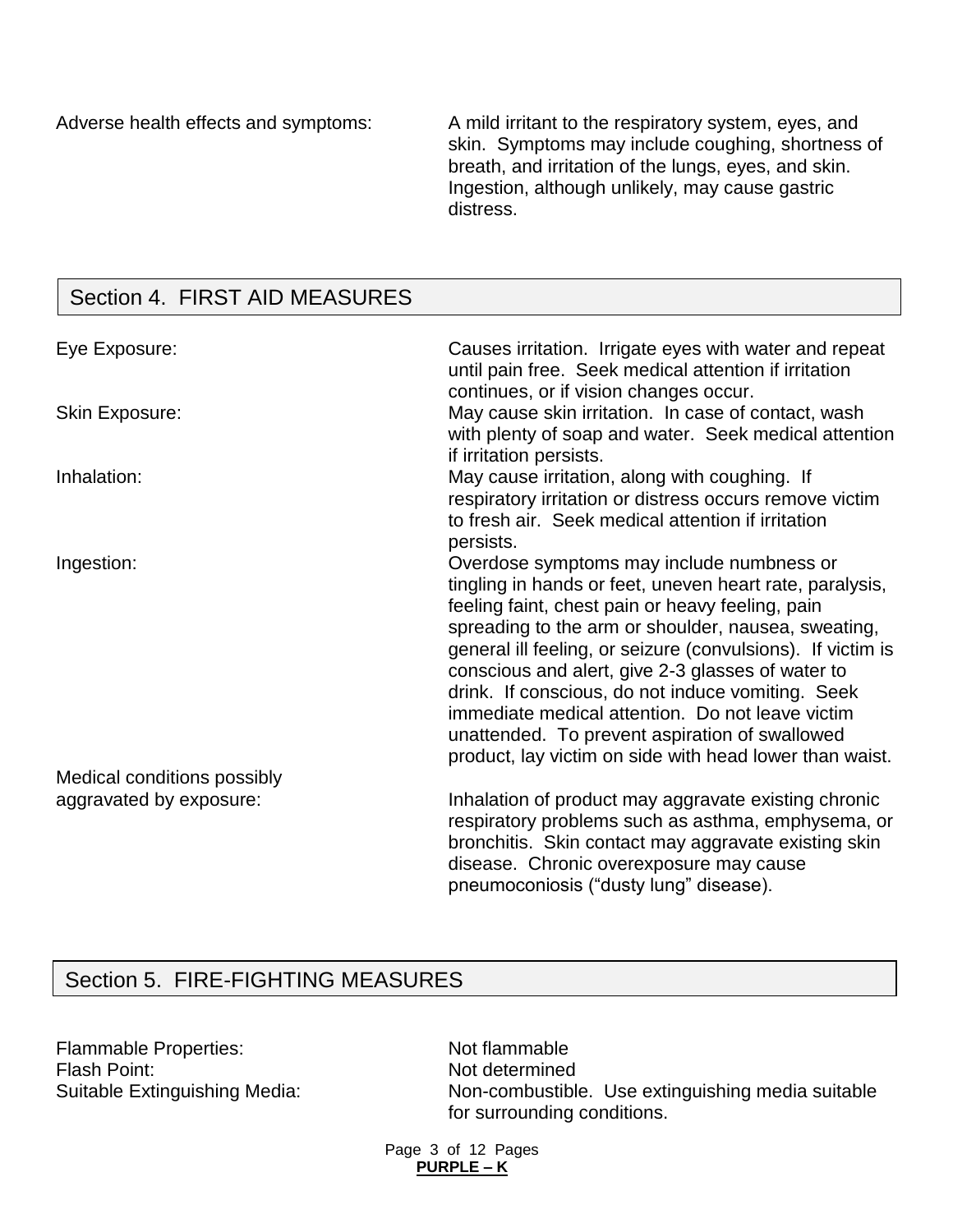Hazardous Combustion Products: Carbon oxides Explosion Data: Sensitivity to Mechanical Impact: Not sensitive Sensitivity to Static Discharge: Not sensitive

Protective Equipment and

Unusual fire/explosion hazards: In a fire this material may decompose, releasing oxides of carbon, potassium and nitrogen, and CO2 (see Section 10).

Precautions for Firefighters: As in any fire, wear self-contained breathing apparatus (pressure-demand, NIOSH approved or equivalent), and full protective gear.

## Section 6. ACCIDENTAL RELEASE MEASURES

Emergency Procedures: NA

Personal Precautions: example and the Avoid contact with skin, eyes, and clothing. Personal Protective Equipment: Minimum - safety glasses, gloves, and a dust respirator.

Methods for Containment: Prevent further leakage or spillage if safe to do so.

Methods for Clean Up: Methods for Clean Up: Avoid dust formation; clean up released material using vacuum or wet sweep and shovel to minimize generation of dust. Bag and transfer to properly labeled containers. Ventilate area and wash spill site after material pickup is complete.

Other: Containment is contaminated, use PPE and containment appropriate to the nature of the most toxic chemical or material in the mixture.

# Section 7. HANDLING AND STORAGE

| <b>Personal Precautions:</b>          | Use appropriate PPE when handling or maintaining<br>equipment, and wash thoroughly after handling (see<br>Section 8).                                                                                                                  |
|---------------------------------------|----------------------------------------------------------------------------------------------------------------------------------------------------------------------------------------------------------------------------------------|
| Conditions for Safe Storage/Handling: | Keep product in original container or extinguisher.<br>Prevent falling. Do not allow near heat sources.<br>Contents may be under pressure – inspect<br>extinguisher consistent with product labeling to<br>ensure container integrity. |
| Incompatible Products:                | Do not mix with other extinguishing agents,<br>particularly ammonium phosphate. Incompatible with<br>strong oxidizing agents and strong acids. Do not<br>store in high humidity.                                                       |
|                                       | Page 4 of 12 Pages<br><b>PURPLE – K</b>                                                                                                                                                                                                |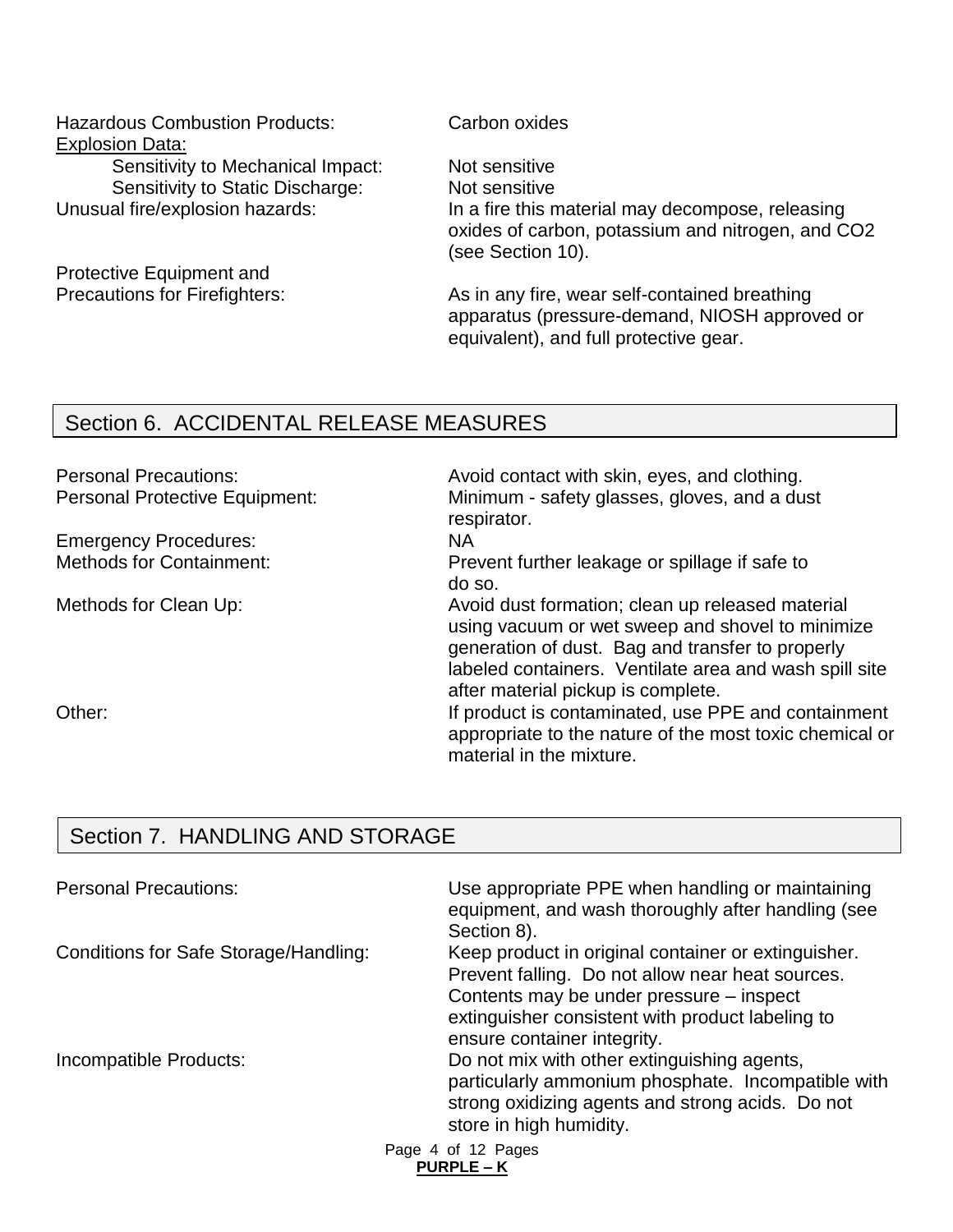# Section 8. EXPOSURE CONTROLS/PERSONAL PROTECTION

| <b>Chemical</b><br><b>Name</b> | <b>OSHA PEL</b>                          | <b>ACGIH TLV</b>                         | <b>DFG MAK *</b>                | <b>EU BLV</b> |
|--------------------------------|------------------------------------------|------------------------------------------|---------------------------------|---------------|
|                                | PNOC**                                   | <b>PNOC</b>                              | <b>PNOC</b>                     | <b>NA</b>     |
| Potassium                      | Total dust, 15 mg/m <sup>3</sup>         | Total dust, 10 mg/m <sup>3</sup>         | Total dust, 4 mg/m <sup>3</sup> |               |
| bicarbonate                    | Respirable fraction, 5 mg/m <sup>3</sup> | Respirable fraction, 3 mg/m <sup>3</sup> | Respirable fraction,            |               |
|                                |                                          |                                          | 1.5 mg/m <sup>3</sup>           |               |
| Mica                           | 6 mg/m $3$                               | $3$ mg/m $3$                             |                                 | NA            |
|                                | <b>PNOC</b>                              | <b>PNOC</b>                              | <b>PNOC</b>                     | <b>NA</b>     |
| Attapulgite                    | Total dust, 15 mg/m <sup>3</sup>         | Total dust, 10 mg/m <sup>3</sup>         | Total dust, 4 mg/m <sup>3</sup> |               |
| Clay                           | Respirable fraction, 5 mg/m <sup>3</sup> | Respirable fraction, 3 mg/m <sup>3</sup> | Respirable fraction,            |               |
|                                |                                          |                                          | 1.5 mg/m <sup>3</sup>           |               |
| Silicone oil                   | $NR***$                                  | <b>NR</b>                                | <b>NR</b>                       | <b>NA</b>     |
|                                |                                          |                                          |                                 |               |
| Violet 23                      | <b>NR</b>                                | <b>NR</b>                                | <b>NR</b>                       | <b>NA</b>     |
| pigment                        |                                          |                                          |                                 |               |

\*German regulatory limits \*\*PNOC = Particulates not otherwise classified (ACGIH) also known as Particulates not otherwise regulated (OSHA) \*\*\* NR = Not Regulated. All values are 8 hour time weighted average concentrations.

Engineering Controls: Showers

Eyewash stations Ventilation systems

## Personal Protective Equipment – PPE Code E:

The need for respiratory protection is not probable during short-term exposure. PPE use during production process must be independently evaluated.









Eye/Face Protection: Tightly fitting safety goggles Skin and Body Protection: Wear protective gloves/coveralls Respiratory Protection: If exposure limits are exceeded or irritation is experienced, NIOSH approved respiratory protection should be worn. Use P100 respirators for limited exposure, use air-purifying respirator (APR) with high efficiency particulate air (HEPA) filters for prolonged exposure. Positive-pressure supplied air respirators may be required for high airborne contaminant concentrations. Respiratory protection must be

Page 5 of 12 Pages **PURPLE – K**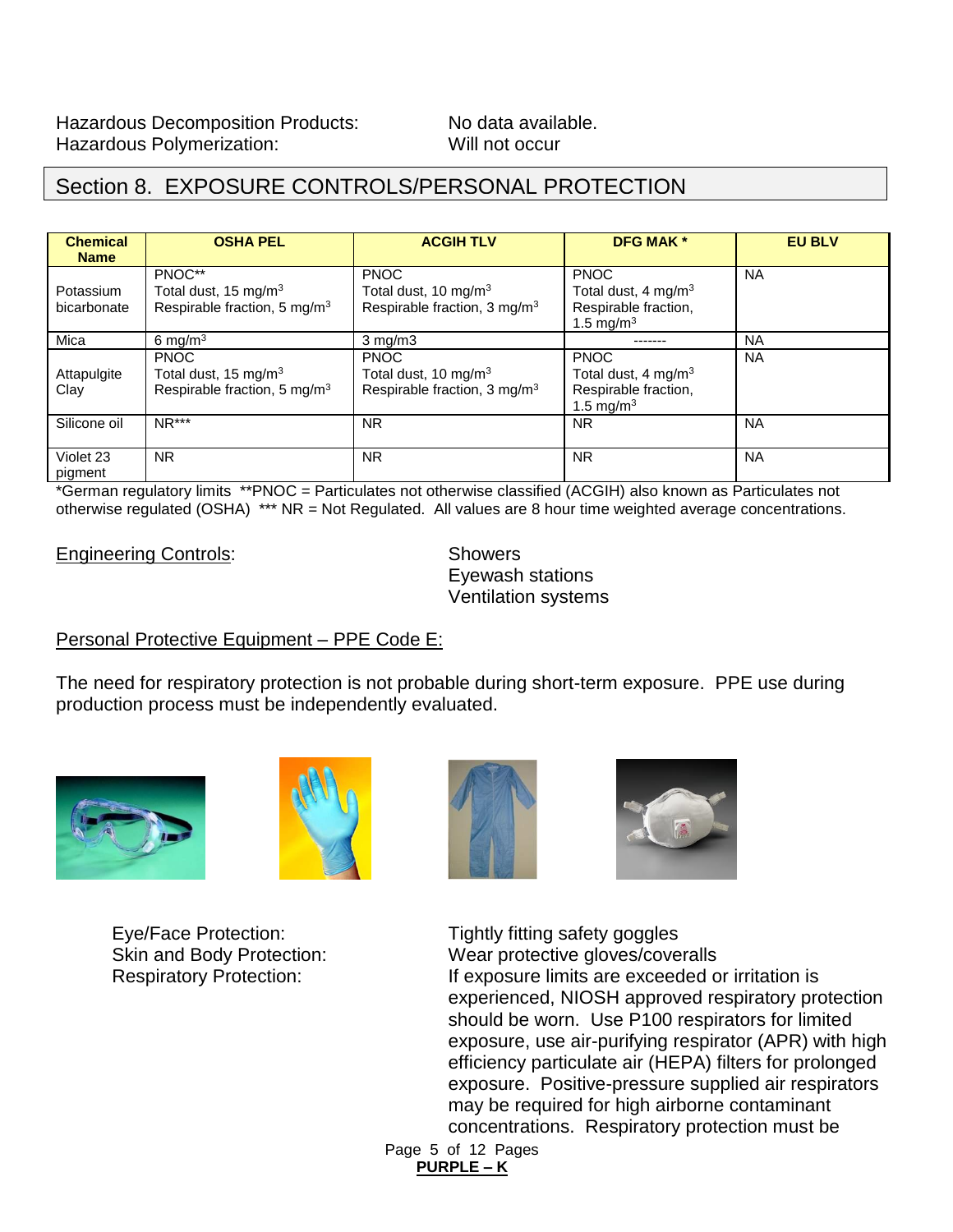provided in accordance with current safety and health requirements. The need for respiratory protection is not likely for short-term use in well ventilated areas. Hygiene Measures: Good personal hygiene practice is essential, such as avoiding food, tobacco products, or other hand-tomouth contact when handling. Wash thoroughly after handling.

# Section 9. PHYSICAL AND CHEMICAL PROPERTIES

Appearance: Light purple powder, finely divided odorless solid Molecular Weight: KHCO<sub>3</sub>: 100.11 g/mol Odor: No information available Odor Threshold: No information available Decomposition Temperature **<sup>O</sup>**C: KHCO3: 100 - 110 Freezing Point <sup>O</sup>C: No information available Initial Boiling Point **<sup>O</sup>**C: No information available Physical State: Crystalline Powder pH:  $\blacksquare$ Flash Point **<sup>O</sup>**C: None Autoignition Temperature **<sup>O</sup>**C: None Boiling Point/Range <sup>o</sup>C: Not Applicable Melting Point/Range <sup>o</sup>C: KHCO<sub>3</sub>: 100 – 110 Flammability: Not Flammable Flammability Limits in Air <sup>o</sup>C: Upper – Not Flammable; Lower-Not Flammable Explosive Properties: None Oxidizing Properties: None Volatile Component (%vol) Not Applicable Evaporation Rate: Not Applicable MMHG @ 37.8 C : Not Applicable Vapor Density: Not Applicable Vapor Pressure: < 1 mm Hg Specific gravity: Specific gravity: Approximately 2.17; 0.88 in aerated condition Solubility: Product is coated, not immediately soluble in water Partition Coefficient: No Information Available Viscosity: Not Applicable

# Section 10. STABILITY AND REACTIVITY

Reactivity: None

Page 6 of 12 Pages **PURPLE – K**  Stability: Stable under recommended storage and handling conditions.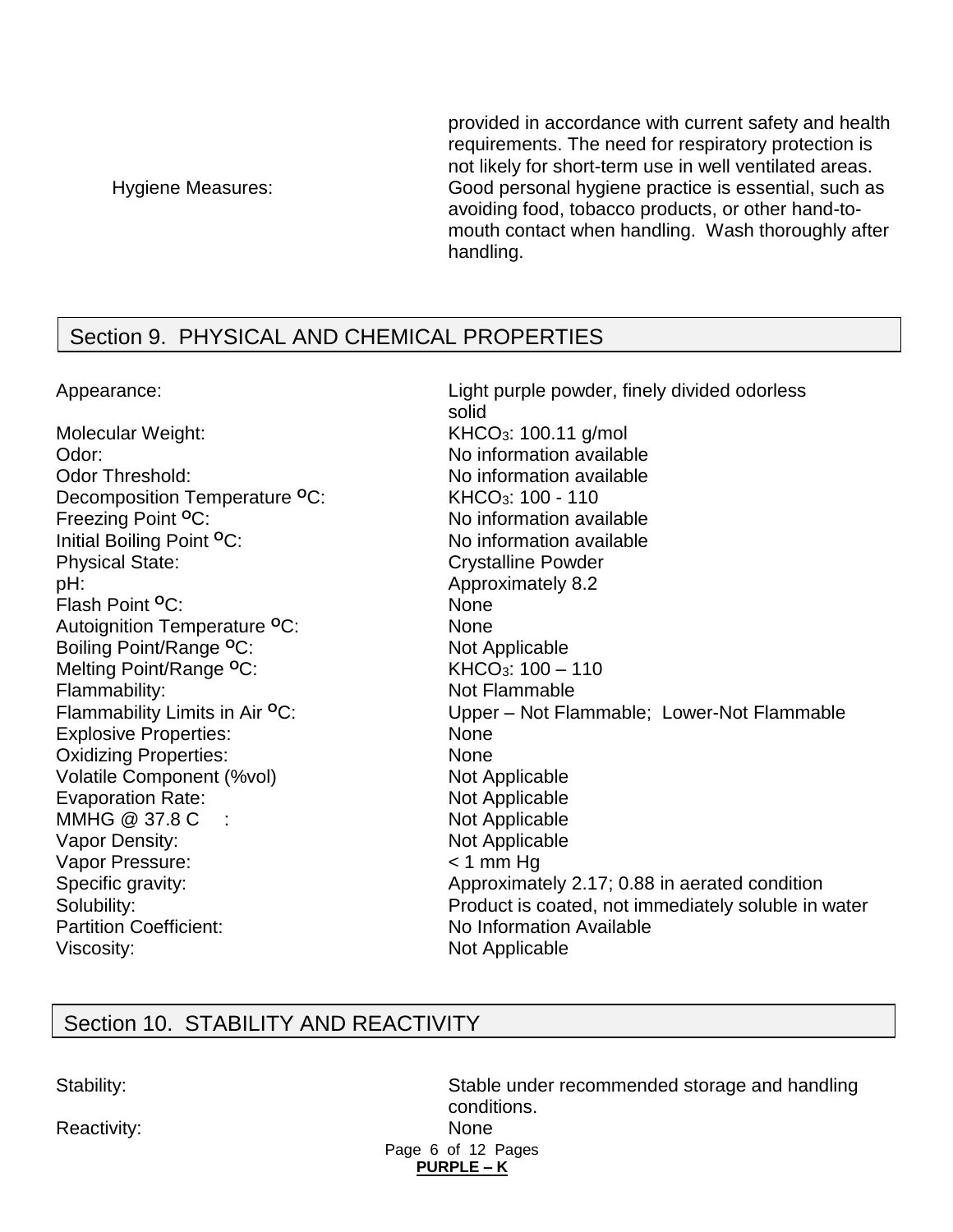Possibility of Hazardous Reactions: None Hazardous Polymerization **Example 20 Figure 10** Does not occur

Incompatibles: Strong oxidizing agents; Strong acids; Ammonium phosphate, lithium. Protect from moisture Conditions to Avoid: Storage or handling near incompatibles. Hazardous Decomposition Products: Carbon, nitrogen, and potassium oxides, CO2. Heat of fire may release carbon monoxide.

# Section 11. TOXICOLOGICAL INFORMATION

Symptoms: Immediate: Inhalation: Inhalation: Inhalation, coughing. Eyes: The Contraction of the United States of the United States of the United States of the United States of the United States of the United States of the United States of the United States of the United States of the Unit Skin: Irritation. Acute Toxicity: Acute Toxicity: Acute Toxicity: Relatively non-toxic. Chronic Toxicity: Short-term Exposure: None known.

Likely Routes of Exposure: Inhalation, skin and eye contact.

Delayed: Symptoms appear to be relatively immediate

Long-term Exposure: As with all dusts, pneumoconiosis, or "dusty lung" disease, may result from chronic exposure.

### **Acute Toxicity Values - Health**

| <b>Chemical Name</b>  | <b>LD50</b>      |                      | <b>LC50 (Inhalation)</b> |
|-----------------------|------------------|----------------------|--------------------------|
|                       | Oral             | <b>Dermal</b>        |                          |
| Potassium bicarbonate | 2825 mg/kg (rat) | >2000 mg/kg (rabbit) | $4.96$ mg/l (rat)        |
| Mica                  | None             | None                 | None                     |
| Attapulgite clay      | None             | None                 | None                     |
| Silicone oil          | None             | None                 | None                     |
| Violet 23 pigment     | None             | None                 | None                     |

Target Organs and Effects (TOST): Respiratory system (mild irritant).

Reproductive Toxicity: This product's ingredients are not known to have reproductive or teratogenic effects.

This product is a mild irritant to epithelial tissue, (eyes, mucous membranes, skin) and may aggravate dermatitis. No information was found indicating the product causes sensitization.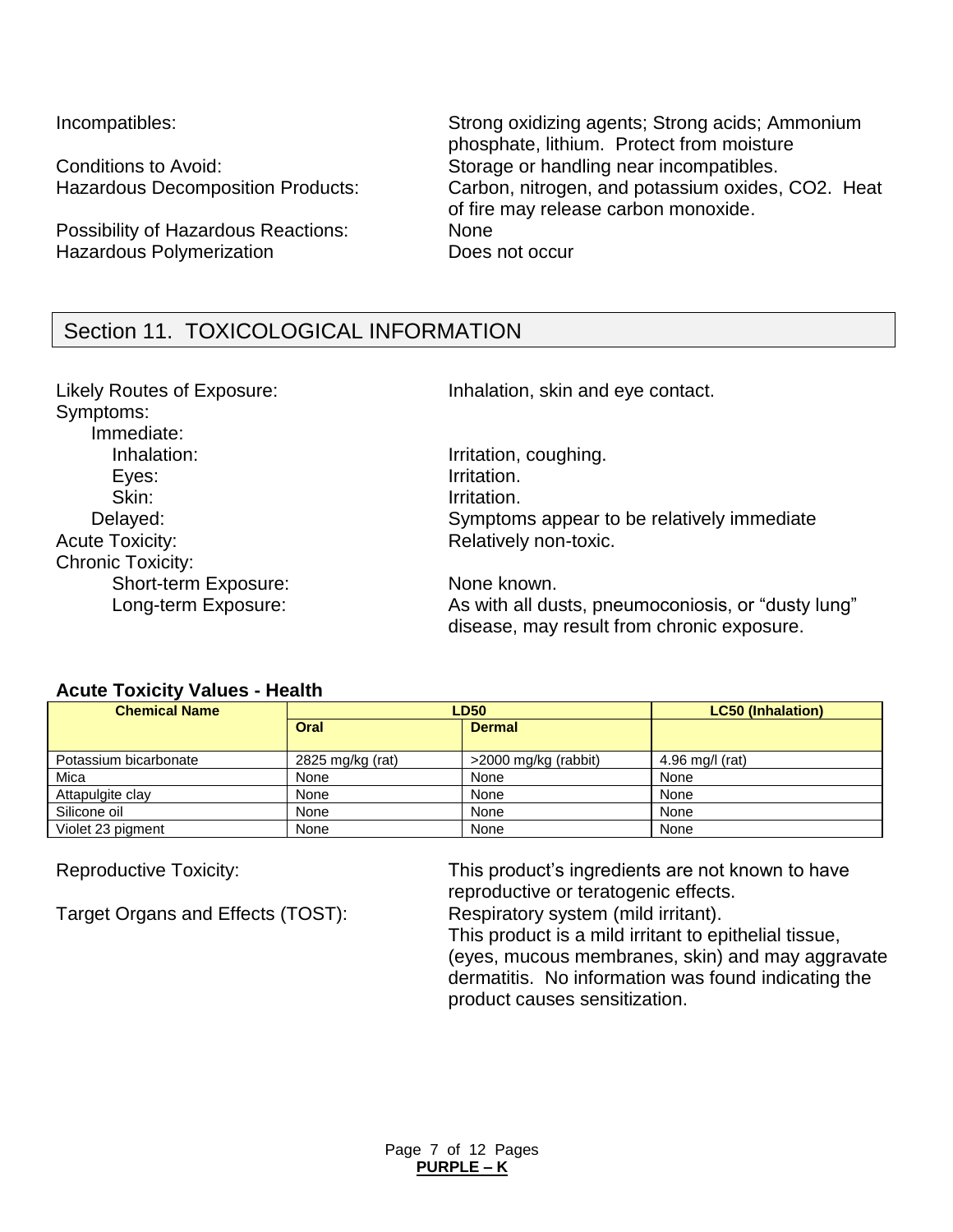## **Other Toxicity Categories**

| <b>Chemical Name</b>      | <b>Germ Cell</b><br><b>Mutagenicity</b> | <b>Carcino-</b><br>qenicity | Repro-<br>ductive | <b>TOST</b><br><b>Single Exp</b> | <b>TOST</b><br><b>Repeated Exp</b> | <b>Aspiration</b> |
|---------------------------|-----------------------------------------|-----------------------------|-------------------|----------------------------------|------------------------------------|-------------------|
| Potassium Bicarbonate12   | None                                    | None                        | None              | Cat 3                            | None                               | None              |
| Attapulgite clay          | None                                    | None                        | None              | None                             | Kidnev                             | None              |
| Mica                      | None                                    | None                        | None              | None                             | None                               | None              |
| Silicone oil              | None                                    | None                        | None              | None                             | None                               | None              |
| Violet 23 pigment oxazine | None                                    | None                        | None              | None                             | None                               | None              |
| dye                       |                                         |                             |                   |                                  |                                    |                   |

# Section 12. ECOLOGICAL INFORMATION

| Ecotoxicity:<br>Persistence/Degradability:<br>Probability of rapid biodegradation:<br>Anaerobic biodegradation probability:<br><b>Bioaccummulation potential:</b><br>Bioconcentration factor:<br><b>Bioaccummulation Potential:</b><br>Mobility in soil: | Low risk.<br>Degrades rapidly in humid/wet environment.<br>KHCO <sub>3</sub> Est: 0.718 (Rapid)<br>$KHCO3$ Est: 0.836 (Rapid)<br>Low.<br>KHCO <sub>3</sub> : 3.16 L/kg<br>Low. Est biotransformation half-life: 0.012 days.<br>Log Koc: Est - 2.062 |
|----------------------------------------------------------------------------------------------------------------------------------------------------------------------------------------------------------------------------------------------------------|-----------------------------------------------------------------------------------------------------------------------------------------------------------------------------------------------------------------------------------------------------|
|                                                                                                                                                                                                                                                          |                                                                                                                                                                                                                                                     |
|                                                                                                                                                                                                                                                          |                                                                                                                                                                                                                                                     |
|                                                                                                                                                                                                                                                          |                                                                                                                                                                                                                                                     |
|                                                                                                                                                                                                                                                          |                                                                                                                                                                                                                                                     |
| Log Koa:                                                                                                                                                                                                                                                 | Not applicable                                                                                                                                                                                                                                      |
| Log Kaw:                                                                                                                                                                                                                                                 | Not applicable                                                                                                                                                                                                                                      |
| Fraction sorbed to airborne particulates: 0.886                                                                                                                                                                                                          |                                                                                                                                                                                                                                                     |
| Atmospheric oxidation half-life:                                                                                                                                                                                                                         | $20.6$ days                                                                                                                                                                                                                                         |
| Level III Fugacity Model:                                                                                                                                                                                                                                | 62% soil, 37% water, <0.1% sediment, air                                                                                                                                                                                                            |
| <b>Other Adverse Ecological Effects:</b>                                                                                                                                                                                                                 | No other known effects at this time                                                                                                                                                                                                                 |

## **Aquatic Toxicity Values - Research**

| <b>Chemical Name</b>  | Acute (LC50)                                            | <b>Chronic (LC50)</b> |
|-----------------------|---------------------------------------------------------|-----------------------|
| Potassium bicarbonate | Cat IV; 1300 mg/l (rainbow trout), 96 hr.               | N/A                   |
|                       | 630 mg/l (water flea) 48 hr., mortality min. at 94 mg/l |                       |
|                       | 260 mg/l (flathead minnow), mortality min. dose         |                       |
| Mica                  | N/A                                                     | N/A                   |
| Attapulgite clay      | N/A                                                     | N/A                   |
| Silicone oil          | N/A                                                     | N/A                   |
| Violet 23 pigment     | N/A                                                     | N/A                   |

### **Aquatic Toxicity Values – Calculated Estimates**

| <b>Chemical Name</b>  | Acute (LC50)                                      | <b>Chronic (LC50)</b>     |
|-----------------------|---------------------------------------------------|---------------------------|
| Potassium bicarbonate | 8259 mg/L Fish 96 hr;<br>3737 mg/l Daphnid 48 hr; | 1088 mg/L Gr. Algae 96 hr |
| Mica                  | N/A                                               | N/A                       |
| Attapulgite clay      | N/A                                               | N/A                       |
| Silicone oil          | N/A                                               | N/A                       |
| Violet 23 pigment     | N/A                                               | N/A                       |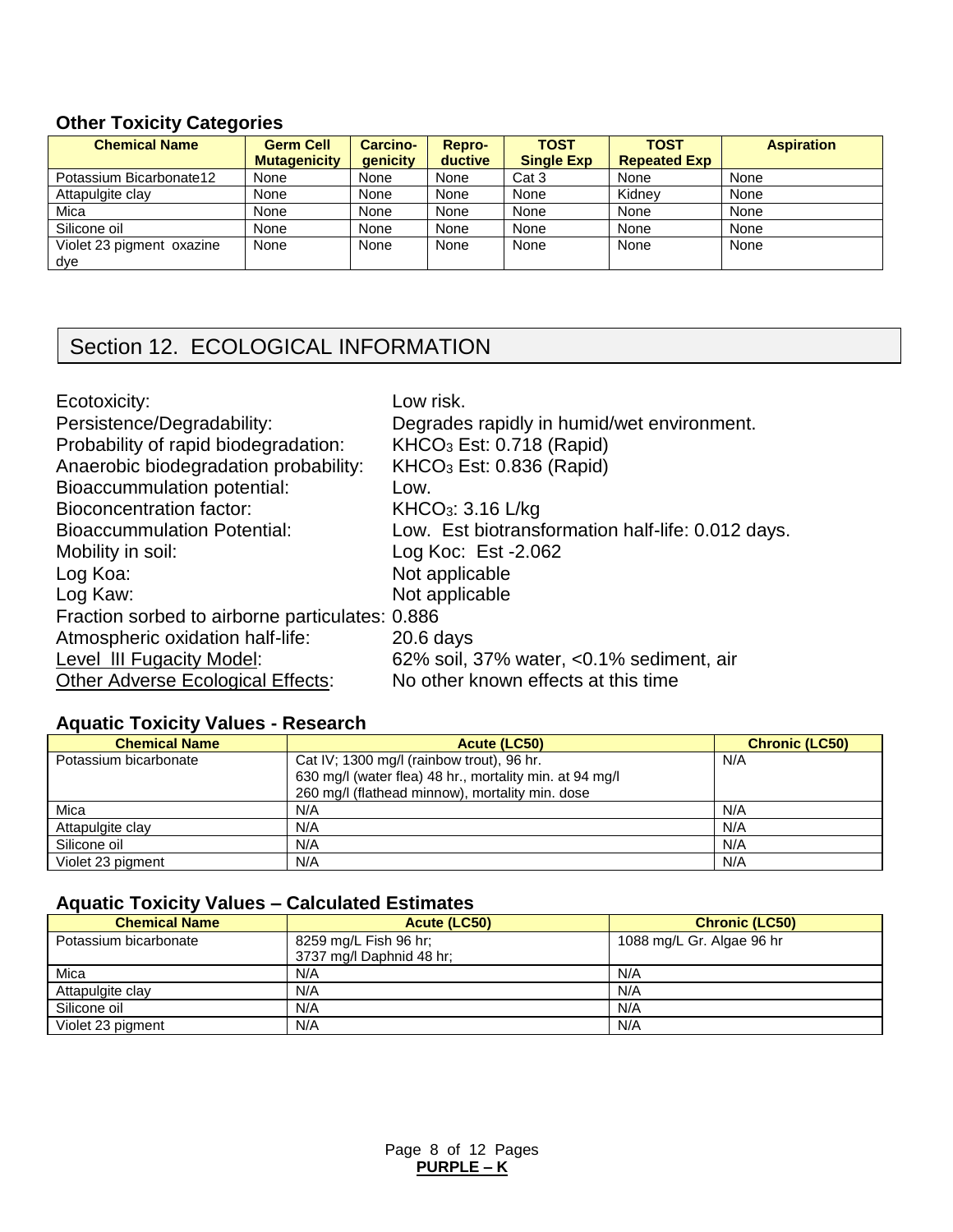# Section 13. DISPOSAL CONSIDERATIONS

| Safe Handling                        | Use appropriate PPE when handling, and wash<br>thoroughly after handling (see Section 8). |
|--------------------------------------|-------------------------------------------------------------------------------------------|
| <b>Waste Disposal Considerations</b> | Dispose in accordance with federal, state, and local<br>regulations.                      |
| <b>Contaminated Packaging</b>        | Dispose in accordance with federal, state, and local<br>regulations.                      |
|                                      |                                                                                           |

#### NOTES:

This product is not a RCRA characteristically hazardous or listed hazardous waste. Dispose of according to state or local laws, which may be more restrictive than federal laws or regulations. Used product may be altered or contaminated, creating different disposal considerations.

## Section 14. TRANSPORT INFORMATION

| <b>UN Number:</b>               | NА            |
|---------------------------------|---------------|
| <b>UN Proper Shipping Name:</b> | NА            |
| <b>Transport Hazard Class:</b>  | ΝA            |
| Packing Group:                  | NА            |
| Marine Pollutant?:              | <b>NO</b>     |
| <b>IATA</b>                     | Not regulated |
| <b>DOT</b>                      | Not regulated |

## NOTES:

This product is not defined as a hazardous material under U.S. Department of Transportation (DOT) 49 CFR 172, or by Transport Canada "Transportation of Dangerous Goods" regulations.

### Special Precautions for Shipping:

The transportation information above covers the Purple K dry chemical extinguisher agent as shipped in bulk containers and not when contained in fire extinguishers or fire extinguisher systems. If shipped in a stored pressure-type fire extinguisher, and pressurized with a non-flammable, non-toxic inert expellant gas, the fire extinguisher is considered a hazardous material by the US Department of Transportation and Transport Canada. The proper shipping name shall be FIRE EXTINGUISHER and the UN designation is UN 1044. The DOT hazard class/division is LIMITED QUANTITY when pressurized to less than 241 psig and when shipped via highway or rail. UN Class 2.2. Non-Flammable Gas, when shipping via air. Packing Group – N/A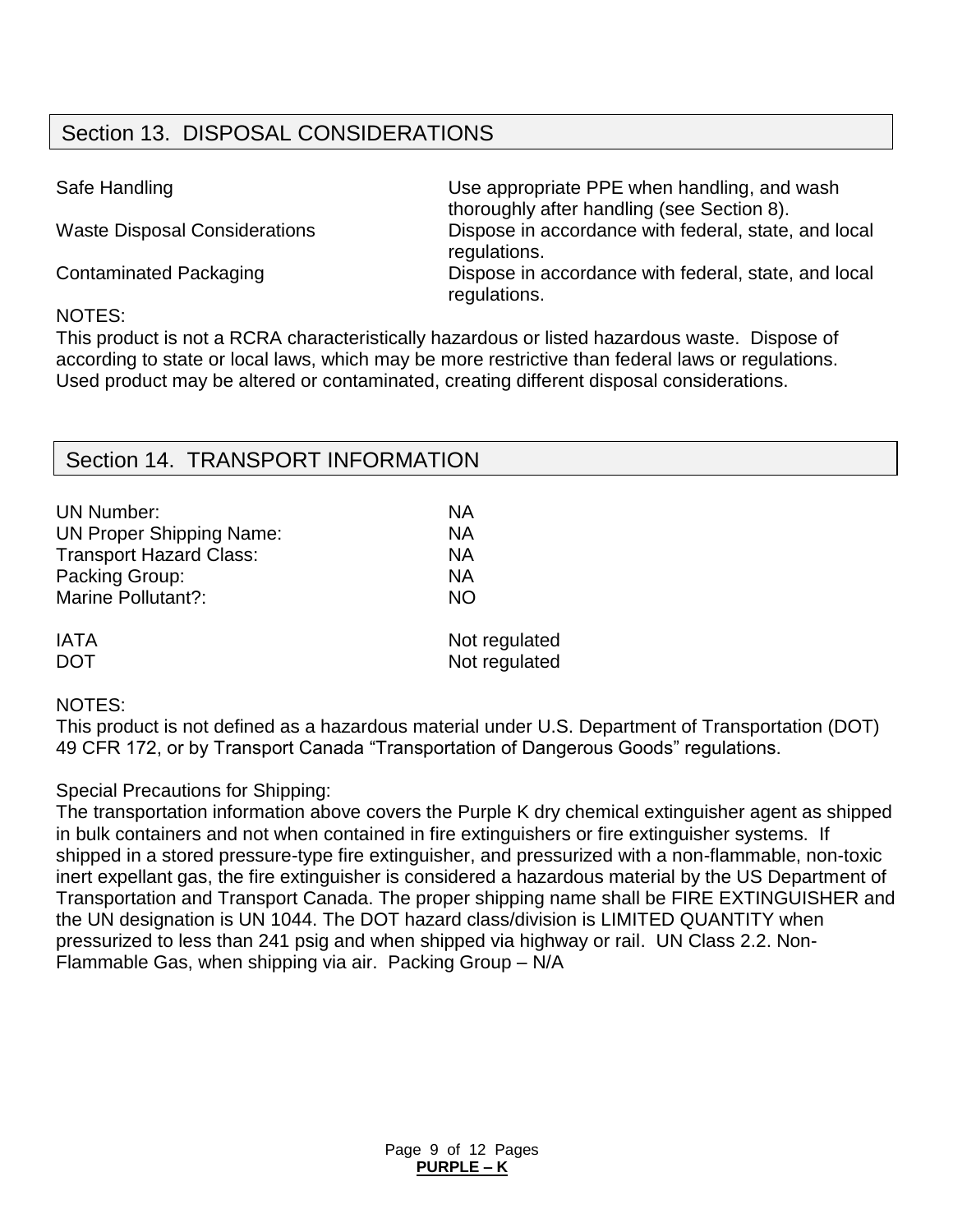# Section 15. REGULATORY INFORMATION

#### **International Inventory Status:** All ingredients are on the following inventories

| $\sim$        | .             |
|---------------|---------------|
| <b>Agency</b> | <b>Status</b> |
| <b>TSCA</b>   | Yes           |
| <b>DSL</b>    | Yes           |
| EINECS/ELINCS | Yes           |
| <b>AICS</b>   | Yes           |
| MITI          | Yes           |
| KECL          | Yes           |
|               |               |

## **REACH Title VII Restrictions:** No information available

| <b>Chemical Name</b>     | <b>Dangerous</b><br><b>Substances</b> | <b>Organic</b><br><b>Solvents</b> | <b>Harmful</b><br><b>Substances</b><br><b>Whose Names</b><br>Are to be<br>Indicated on<br>Label | <b>Pollution</b><br><b>Release and</b><br><b>Transfer</b><br><b>Registry (Class</b><br>-II) | <b>Pollution</b><br><b>Release and</b><br><b>Transfer</b><br><b>Registry (Class</b> | <b>Poison and</b><br><b>Deleterious</b><br><b>Substances</b><br><b>Control Law</b> |
|--------------------------|---------------------------------------|-----------------------------------|-------------------------------------------------------------------------------------------------|---------------------------------------------------------------------------------------------|-------------------------------------------------------------------------------------|------------------------------------------------------------------------------------|
| Potassium<br>Bicarbonate | Not Applicable                        | Not Applicable                    | Not Applicable                                                                                  | Not Applicable                                                                              | Not Applicable                                                                      | Not Applicable                                                                     |

| <b>Component</b>                                                                | <b>ISHA - Harmful</b><br><b>Substances</b><br><b>Prohibited for</b><br><b>Manufacturing,</b><br>Importing,<br><b>Transferring, or</b><br><b>Supplying</b> | <b>ISHA - Harmful</b><br><b>Substances</b><br><b>Requiring</b><br><b>Permission</b> | <b>Toxic Chemical</b><br><b>Classification</b><br>Listing (TCCL) -<br><b>Toxic Chemicals</b> | <b>Toxic Release</b><br><b>Inventory (TRI) -</b><br><b>Group I</b> | <b>Toxic Release</b><br><b>Inventory (TRI) -</b><br><b>Group II</b> |
|---------------------------------------------------------------------------------|-----------------------------------------------------------------------------------------------------------------------------------------------------------|-------------------------------------------------------------------------------------|----------------------------------------------------------------------------------------------|--------------------------------------------------------------------|---------------------------------------------------------------------|
| Potassium<br><b>Bicarbonate</b><br>298-14-6 (>93)                               | Not Applicable                                                                                                                                            | Not Applicable                                                                      | Not Applicable                                                                               | Not Applicable                                                     | Not Applicable                                                      |
| Attapulgite clay<br>$298-14-6$ ( $>4$ )                                         | Not Applicable                                                                                                                                            | Not Applicable                                                                      | Not Applicable                                                                               | Not Applicable                                                     | Not Applicable                                                      |
| Mica-<br>potassium<br>aluminum silicate<br>120001-26-2 (>2)                     | Not Applicable                                                                                                                                            | Not Applicable                                                                      | Not Applicable                                                                               | Not Applicable                                                     | Not Applicable                                                      |
| Silicone oil<br>methyl hydrogen<br>polysiloxane<br>$63148 - 57 - 2 \approx 0.5$ | Not Applicable                                                                                                                                            | Not Applicable                                                                      | Not Applicable                                                                               | Not Applicable                                                     | Not Applicable                                                      |
| Violet 23 pigment<br>oxazine dye<br>$6358-30-1$ (<0.2)                          | Not Applicable                                                                                                                                            | Not Applicable                                                                      | Not Applicable                                                                               | Not Applicable                                                     | Not Applicable                                                      |

## **European Risk and Safety phrases**:

| <b>EU Classification:</b> | XN    | Irritant                                             |
|---------------------------|-------|------------------------------------------------------|
| R Phrases:                | 20    | Harmful by inhalation.                               |
|                           | 36/37 | Irritating to eyes, respiratory system.              |
| S Phrases:                | 22    | Do not breath dust.                                  |
|                           | 24/25 | Avoid contact with skin and eyes                     |
|                           | 26    | In case of contact with eyes, rinse immediately with |
|                           |       |                                                      |

Page 10 of 12 Pages **PURPLE – K**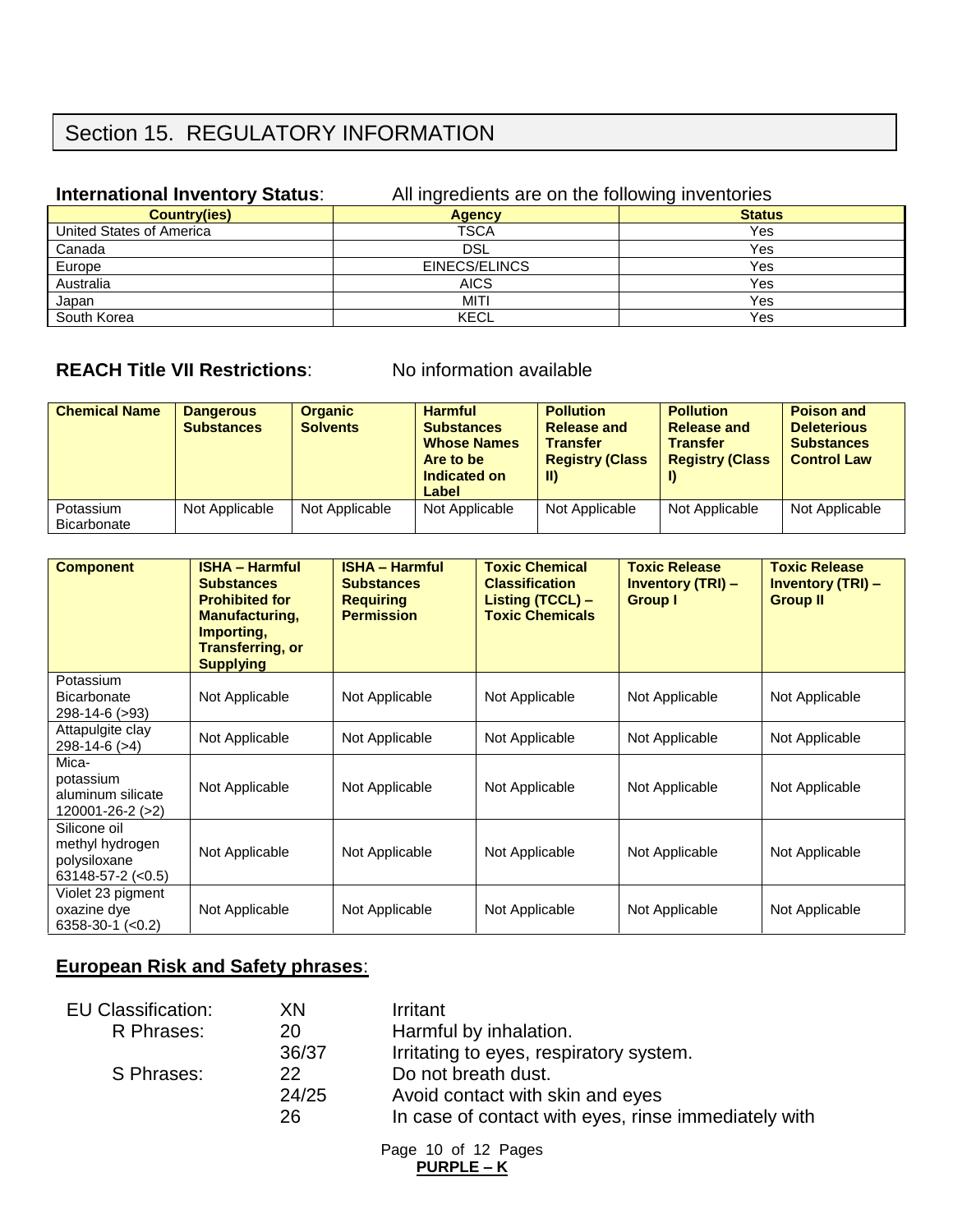|    | plenty of water and seek medical advice. |
|----|------------------------------------------|
| 36 | Wear suitable protective clothing.       |

## **U.S. Federal Regulatory Information**:

## **SARA 313**:

Section 313 of Title III of the Superfund Amendments and Reauthorization Act of 1986 (SARA) - This product does not contain and chemicals which are subject to the reporting requirements of the Act and Title 40 of the Code of Federal Regulations, Part 372.

None of the chemicals in this product are under SARA reporting requirements or have SARA threshold planning quantities (TPQs) or CERCLA reportable quantities (RQs), or are regulated under TSCA 8(d).

## **SARA 311/312 Hazard Categories**:

| Acute Health Hazard                 | N٥  |
|-------------------------------------|-----|
| <b>Chronic Health Hazard</b>        | N٥  |
| <b>Fire Hazard</b>                  | N٥  |
| Sudden Release of Pressure Hazard-* | Yes |
| <b>Reactive Hazard</b>              | N٥  |

\* - Only applicable if material is in a pressurized extinguisher.

## Clean Water/Clean Air Acts:

This product does not contain any substances regulated as pollutants pursuant to the Clean Water Act (40 CFR 122.21 and 40 CFR 122.42) or Clean Air Act, Section 112 Hazardous Air Pollutants (HAPs) (see 40 CFR 61) and Section 112 of the Clean Air Act Amendments of 1990.

## **U.S. State Regulatory Information**:

Chemicals in this product are covered under specific State regulations, as denoted below:

**Alaska** - Designated Toxic and Hazardous Substances: None **California** – Permissible Exposure Limits for Chemical Contaminants: None **Florida** – Substance List: Mica Dust **Illinois** – Toxic Substance List: None **Kansas** – Section 302/303 List: None **Massachusetts** – Substance List: Mica Dust **Minnesota** – List of Hazardous Substances: None **Missouri** – Employer Information/Toxic Substance List: None **New Jersey** – Right to Know Hazardous Substance List: None **North Dakota** – List of Hazardous Chemicals, Reportable Quantities: None **Pennsylvania** – Hazardous Substance List: None **Rhode Island** – Hazardous Substance List: Mica Dust **Texas** – Hazardous Substance List: No **West Virginia** – Hazardous Substance List: None

> Page 11 of 12 Pages **PURPLE – K**